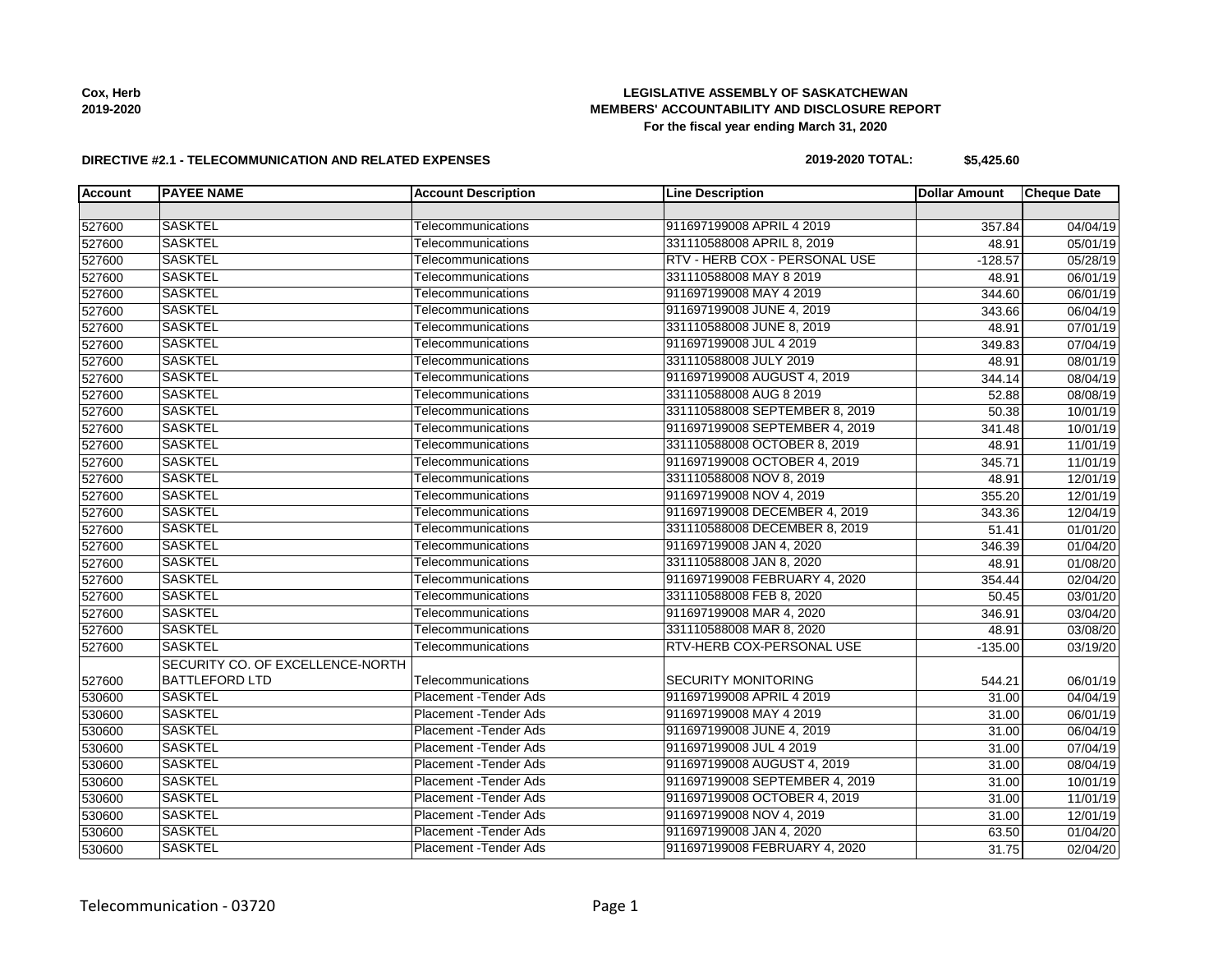| <b>Account</b> | <b>NAME</b><br>י בשו | ccount Description.<br>$\mathbf{A}$ $\mathbf{A}$ | <b>ILine</b><br><b>Description</b>                                         | <b>Dolla</b><br>Amount | <b>ICheque Date</b> |
|----------------|----------------------|--------------------------------------------------|----------------------------------------------------------------------------|------------------------|---------------------|
| 530600         | 1.77<br>ISASKIEI     | Ads<br>ender<br>Placement                        | 2020<br>ח∩םם ו<br>$\sim$<br>$\sim$<br>าผน<br><b>IVIA</b><br><br>ສສບບດ<br>w |                        | 03/04/20<br>120     |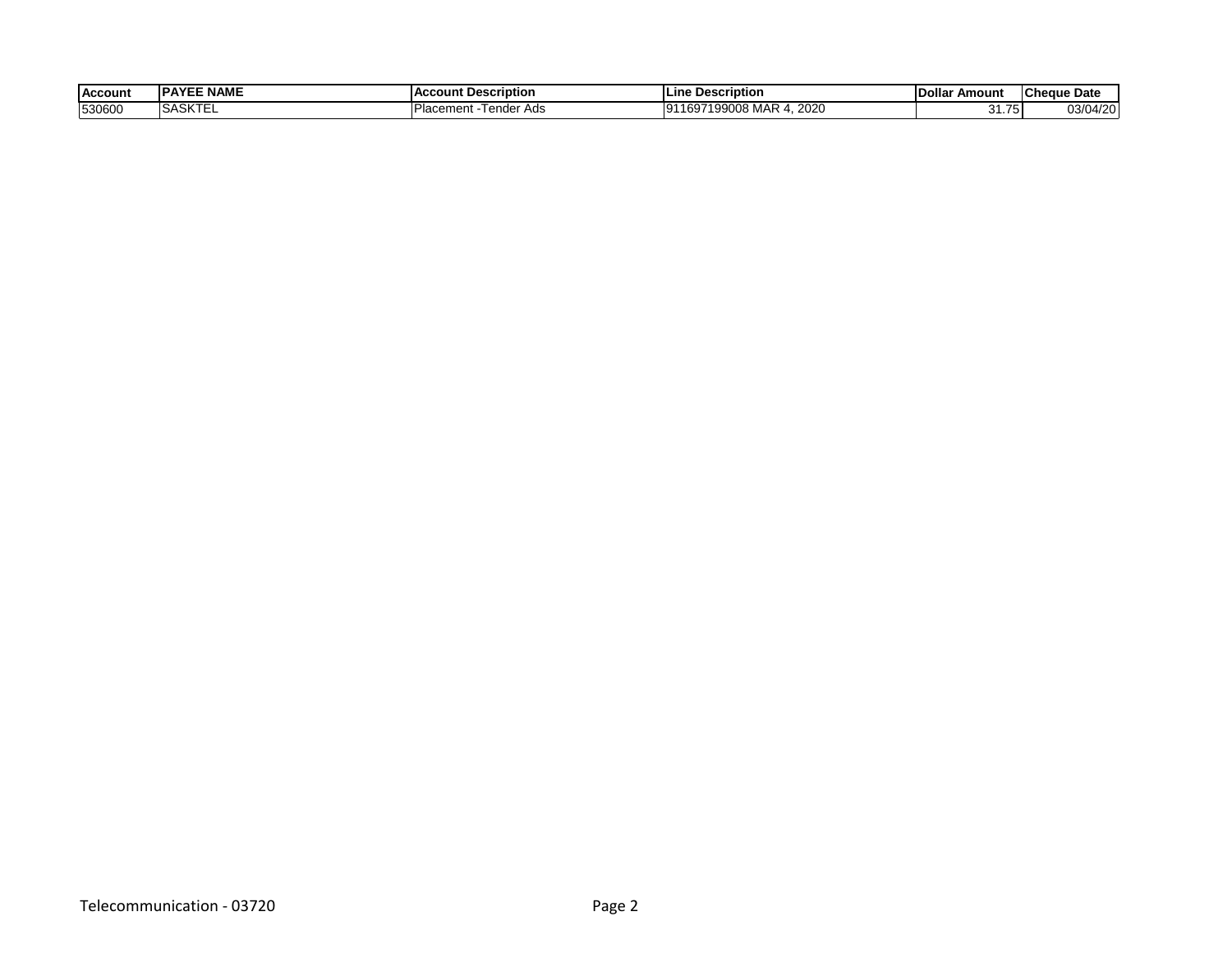| CUX, NEI D |  |
|------------|--|
| 2019-2020  |  |

## **LEGISLATIVE ASSEMBLY OF SASKATCHEWAN MEMBERS' ACCOUNTABILITY AND DISCLOSURE REPORT For the fiscal year ending March 31, 2020**

#### **DIRECTIVE #3.1 - MLA TRAVEL AND LIVING EXPENSES**

| 2019-2020 TOTAL: | \$33,110.63 |
|------------------|-------------|
|------------------|-------------|

| <b>Account</b> | <b>PAYEE NAME</b>  | <b>Account Description</b>  | <b>Line Description</b>          | <b>Dollar Amount</b> | <b>Cheque Date</b> |
|----------------|--------------------|-----------------------------|----------------------------------|----------------------|--------------------|
|                |                    |                             |                                  |                      |                    |
|                |                    |                             | APR/19 MLA REGINA                |                      |                    |
| 541900         | COX, HERB L        | Elected Rep - Travel        | <b>ACCOMMODATIONS</b>            | 1,240.00             | 04/01/19           |
| 541900         | COX, HERB L        | <b>Elected Rep - Travel</b> | MLA TRAVEL APR 1-14 2019         | 1,603.18             | 04/15/19           |
|                |                    |                             | MAY 2019 MLA REGINA              |                      |                    |
| 541900         | COX, HERB L        | Elected Rep - Travel        | <b>ACCOMMODATIONS</b>            | 1,278.92             | 05/01/19           |
| 541900         | COX, HERB L        | <b>Elected Rep - Travel</b> | MLA TRAVEL MAY 1-17 2019         | 1,962.73             | 06/01/19           |
|                |                    |                             | JUNE 2019 MLA REGINA             |                      |                    |
| 541900         | COX, HERB L        | Elected Rep - Travel        | <b>ACCOMMODATIONS</b>            | 1,280.76             | 06/01/19           |
| 541900         | COX, HERB L        | <b>Elected Rep - Travel</b> | MLA TRAVEL APR 15-30 2019        | 1,059.33             | 06/01/19           |
| 541900         | COX, HERB L        | <b>Elected Rep - Travel</b> | MLA TRAVEL May 23 - May 31 2019  | 150.48               | 06/07/19           |
| 541900         | COX, HERB L        | <b>Elected Rep - Travel</b> | MLA TRAVEL JUN 3-26 2019         | 930.38               | 07/04/19           |
|                |                    |                             | JULY 2019 MLA REGINA             |                      |                    |
| 541900         | COX, HERB L        | Elected Rep - Travel        | <b>ACCOMMODATIONS</b>            | 1,285.27             | 07/17/19           |
| 541900         | <b>COX, HERB L</b> | <b>Elected Rep - Travel</b> | MLA TRAVEL JUL 21-23 2019        | 579.66               | 08/01/19           |
| 541900         | COX, HERB L        | <b>Elected Rep - Travel</b> | MLA TRAVEL JUL 3-31 2019         | 443.35               | 08/01/19           |
|                |                    |                             | AUG 2019 MLA REGINA              |                      |                    |
| 541900         | COX, HERB L        | Elected Rep - Travel        | <b>ACCOMMODATIONS</b>            | 1,281.92             | 08/01/19           |
| 541900         | COX, HERB L        | <b>Elected Rep - Travel</b> | MLA TRAVEL AUG 6-14 2019         | 831.74               | 08/15/19           |
|                |                    |                             | SEPT 2019 MLA REGINA             |                      |                    |
| 541900         | COX, HERB L        | <b>Elected Rep - Travel</b> | <b>ACCOMMODATIONS</b>            | 1,289.27             | 08/29/19           |
| 541900         | COX, HERB L        | <b>Elected Rep - Travel</b> | MLA TRAVEL AUG 15-28 2019        | 174.42               | 09/01/19           |
|                |                    |                             | OCT 2019 MLA REGINA              |                      |                    |
| 541900         | COX, HERB L        | <b>Elected Rep - Travel</b> | <b>ACCOMMODATIONS</b>            | 1,277.74             | 10/01/19           |
| 541900         | COX, HERB L        | <b>Elected Rep - Travel</b> | MLA TRAVEL SEPTEMBER 03-30, 2019 | 251.94               | 10/07/19           |
| 541900         | COX, HERB L        | <b>Elected Rep - Travel</b> | OCT 4-31 2019 MLA TRAVEL         | 1,090.40             | 11/01/19           |
| 541900         | COX, HERB L        | <b>Elected Rep - Travel</b> | OCT 2-22 2019 MLA TRAVEL         | 928.77               | 11/01/19           |
|                |                    |                             | NOV 2019 MLA REGINA              |                      |                    |
| 541900         | COX, HERB L        | Elected Rep - Travel        | <b>ACCOMMODATIONS</b>            | 1,276.92             | 11/01/19           |
| 541900         | COX, HERB L        | <b>Elected Rep - Travel</b> | MLA TRAVEL NOV 1-14, 2019        | 1,540.14             | 11/28/19           |
|                |                    |                             | DEC 2019 MLA REGINA              |                      |                    |
| 541900         | COX, HERB L        | Elected Rep - Travel        | <b>ACCOMMODATIONS</b>            | 1,270.71             | 12/13/19           |
| 541900         | COX, HERB L        | <b>Elected Rep - Travel</b> | MLA TRAVEL NOV 17-28, 2019       | 1,612.30             | 12/13/19           |
|                |                    |                             |                                  |                      |                    |
| 541900         | COX, HERB L        | Elected Rep - Travel        | JAN/20 MLA REGINA ACCOMMODATIONS | 1,276.71             | 01/07/20           |
| 541900         | COX, HERB L        | Elected Rep - Travel        | MLA TRAVEL DEC 1-18, 2019        | 932.10               | 01/07/20           |
| 541900         | COX, HERB L        | <b>Elected Rep - Travel</b> | MLA TRAVEL DEC 19-31, 2019       | 58.14                | 01/07/20           |
| 541900         | COX, HERB L        | <b>Elected Rep - Travel</b> | MLA TRAVEL JAN 13, 2020          | 75.00                | 01/27/20           |

**Cox, Herb**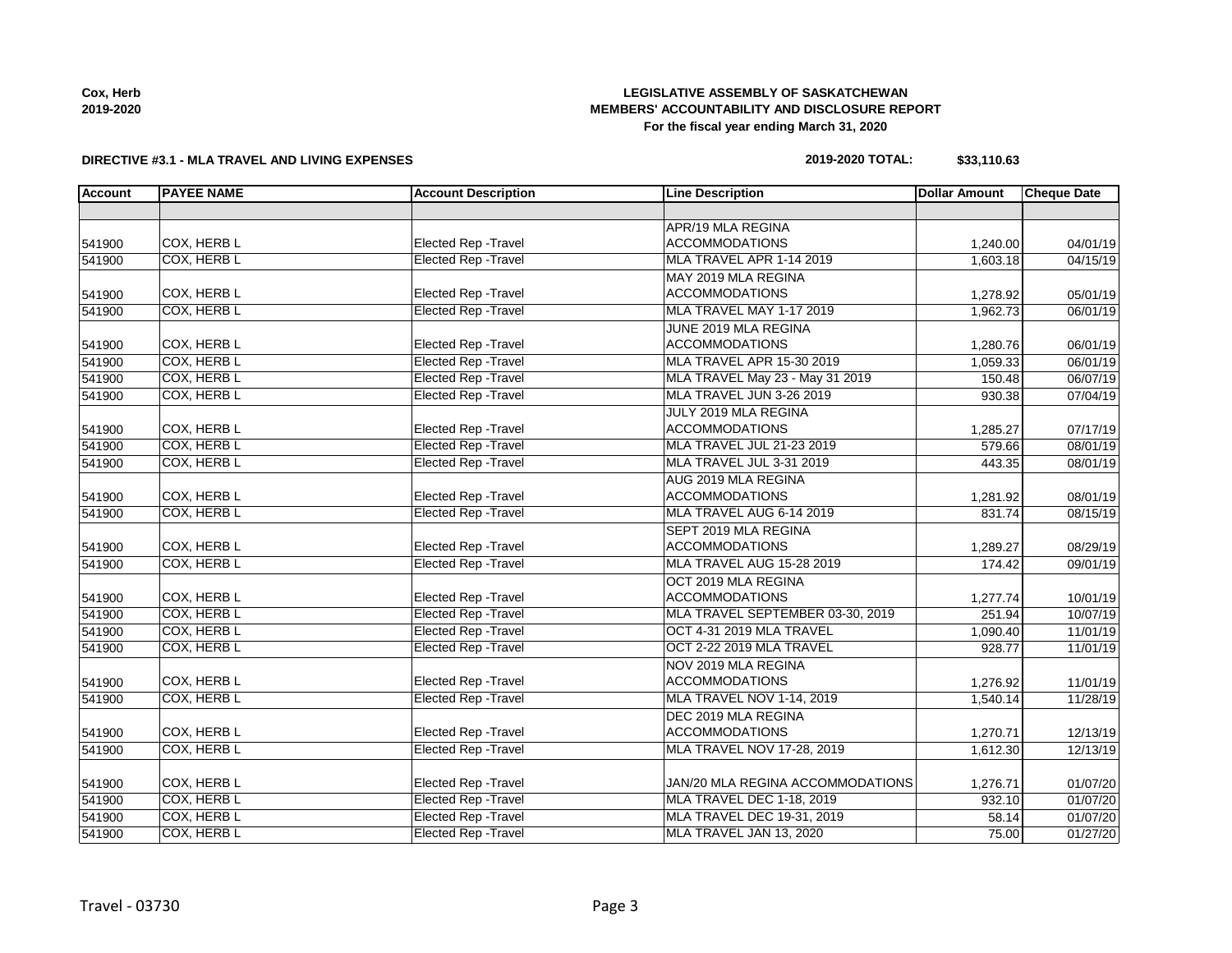| Account | <b>IPAYEE NAME</b> | <b>Account Description</b>  | <b>Line Description</b>    | Dollar Amount | <b>Cheque Date</b> |
|---------|--------------------|-----------------------------|----------------------------|---------------|--------------------|
|         |                    |                             | FEB 2020 MLA REGINA        |               |                    |
| 541900  | COX, HERB L        | <b>Elected Rep - Travel</b> | <b>IACCOMMODATIONS</b>     | 1.277.67      | 02/01/20           |
|         |                    |                             | MAR 2020 MLA REGINA        |               |                    |
| 541900  | ICOX. HERB L       | Elected Rep - Travel        | <b>IACCOMMODATIONS</b>     | 275.58. ا     | 03/02/20           |
| 541900  | <b>COX. HERB L</b> | Elected Rep - Travel        | MLA TRAVEL FEB 24-29, 2020 | 583.05        | 03/12/20           |
| 541900  | COX, HERB L        | Elected Rep - Travel        | MLA TRAVEL FEB 3-21, 2020  | 754.05        | 03/12/20           |
| 541900  | COX, HERB L        | <b>Elected Rep - Travel</b> | MLA TRAVEL MAR 23-31, 2020 | 38.00         | 03/31/20           |
| 541900  | <b>COX. HERB L</b> | <b>Elected Rep - Travel</b> | MLA TRAVEL MAR 1-17, 2020  | 2,200.00      | 03/31/20           |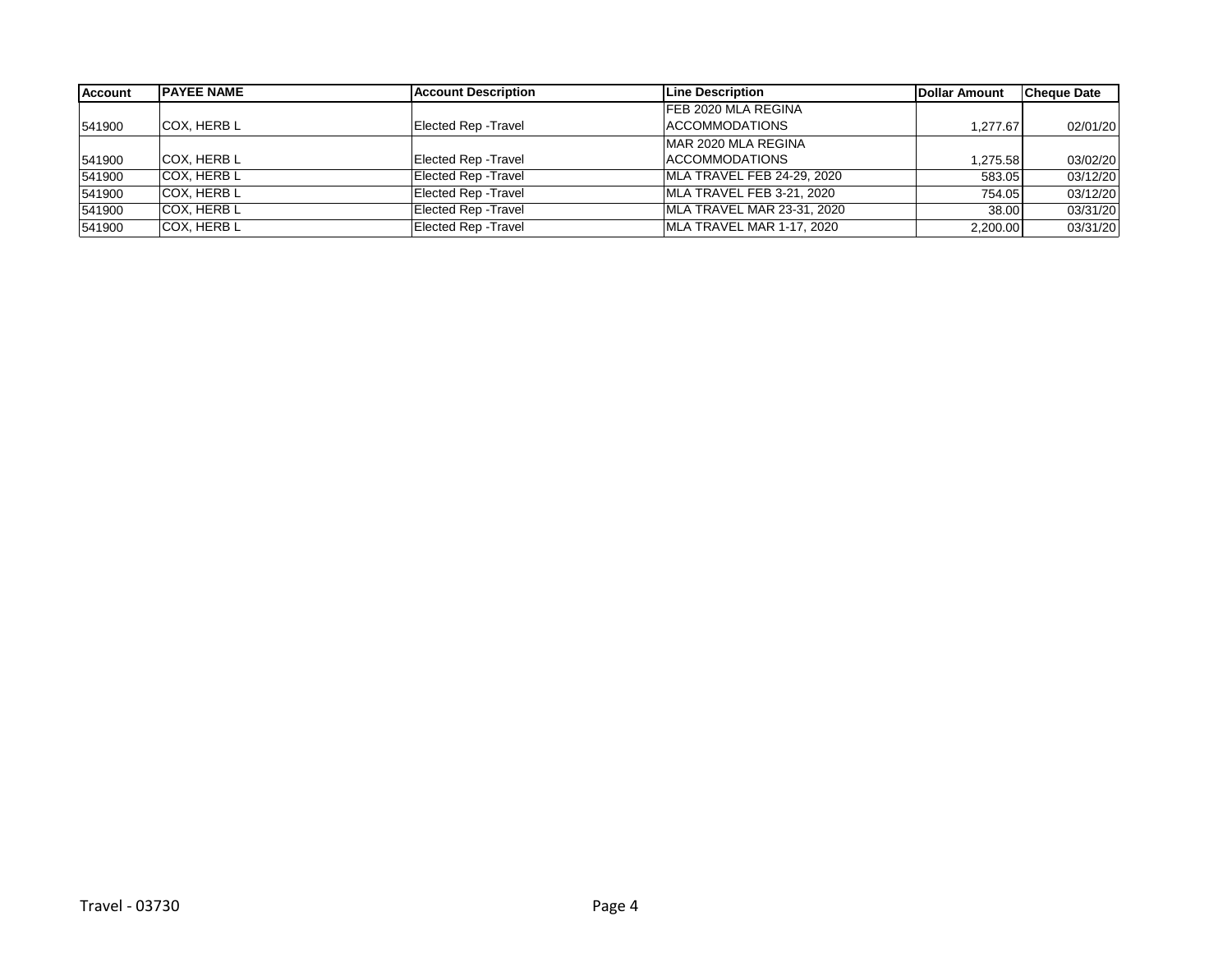**2019-2020**

#### **LEGISLATIVE ASSEMBLY OF SASKATCHEWAN MEMBERS' ACCOUNTABILITY AND DISCLOSURE REPORT For the fiscal year ending March 31, 2020**

# **DIRECTIVE #4.1 - CONSTITUENCY SERVICE EXPENSES**

| 522000 | 625097 SASKATCHEWAN LTD.         | Rent of Ground, Buildings and Other Space   APR 2019 MLA OFFICE RENT      |                                 | 1,500.00 | 04/01/19 |
|--------|----------------------------------|---------------------------------------------------------------------------|---------------------------------|----------|----------|
| 522000 | 625097 SASKATCHEWAN LTD.         | Rent of Ground, Buildings and Other Space   MAY 2019 MLA OFFICE RENT      |                                 | 1,500.00 | 04/12/19 |
| 522000 | 625097 SASKATCHEWAN LTD.         | Rent of Ground, Buildings and Other Space JJUNE 2019 MLA OFFICE RENT      |                                 | 1,500.00 | 05/15/19 |
| 522000 | 625097 SASKATCHEWAN LTD.         | Rent of Ground, Buildings and Other Space JULY 2019 MLA OFFICE RENT       |                                 | 1,500.00 | 06/12/19 |
| 522000 | 625097 SASKATCHEWAN LTD.         | Rent of Ground, Buildings and Other Space   AUGUST 2019 MLA OFFICE RENT   |                                 | 1,500.00 | 07/18/19 |
| 522000 | 625097 SASKATCHEWAN LTD.         | Rent of Ground, Buildings and Other Space SEPTEMBER 2019 MLA OFFICE RENT  |                                 | 1,500.00 | 08/02/19 |
| 522000 | 625097 SASKATCHEWAN LTD.         | Rent of Ground, Buildings and Other Space                                 | OCT 2019 MLA OFFICE RENT        | 1,500.00 | 09/25/19 |
| 522000 | 625097 SASKATCHEWAN LTD.         | Rent of Ground, Buildings and Other Space                                 | NOVEMBER 2019 MLA OFFICE RENT   | 1,500.00 | 10/01/19 |
| 522000 | 625097 SASKATCHEWAN LTD.         | Rent of Ground, Buildings and Other Space   DECEMBER 2019 MLA OFFICE RENT |                                 | 1,500.00 | 11/05/19 |
| 522000 | 625097 SASKATCHEWAN LTD.         | Rent of Ground, Buildings and Other Space                                 | JANUARY 2020 MLA OFFICE RENT    | 1,500.00 | 12/03/19 |
| 522000 | 625097 SASKATCHEWAN LTD.         | Rent of Ground, Buildings and Other Space   FEBRUARY 2020 MLA OFFICE RENT |                                 | 1,500.00 | 01/06/20 |
| 522000 | 625097 SASKATCHEWAN LTD.         | Rent of Ground, Buildings and Other Space                                 | MARCH 2020 MLA OFFICE RENT      | 1,500.00 | 02/07/20 |
| 522500 | <b>NORTH BATTLEFORD AGENCIES</b> | <b>Insurance Premiums</b>                                                 | INSURANCE POLICY #M2106943 2019 | 532.12   | 05/01/19 |
| 522700 | NORTH BATTLEFORD, CITY OF        | Utilities - Electricity and Nat Gas                                       | 1002185502302 MAY 1-31 2019     | 115.71   | 06/01/19 |
| 522700 | NORTH BATTLEFORD, CITY OF        | Utilities - Electricity and Nat Gas                                       | 1002185502302 APR 1-30 2019     | 114.00   | 06/01/19 |
| 522700 | NORTH BATTLEFORD, CITY OF        | Utilities - Electricity and Nat Gas                                       | 1002185502302 JUN 1-30 2019     | 85.20    | 07/01/19 |
| 522700 | NORTH BATTLEFORD, CITY OF        | Utilities - Electricity and Nat Gas                                       | 1002185502302 JUL 1-31 2019     | 114.00   | 08/01/19 |
| 522700 | NORTH BATTLEFORD, CITY OF        | Utilities - Electricity and Nat Gas                                       | 1002185502302 SEP 1-30 2019     | 200.91   | 10/01/19 |
| 522700 | NORTH BATTLEFORD, CITY OF        | Utilities - Electricity and Nat Gas                                       | 100 2185502 302 NOV 1, 2019     | 114.00   | 11/01/19 |
| 522700 | NORTH BATTLEFORD, CITY OF        | Utilities - Electricity and Nat Gas                                       | 100 2185502 302 DEC 3, 2019     | 114.00   | 12/03/19 |

**Account PAYEE NAME Account Description Line Description Dollar Amount Cheque Date**

**2019-2020 TOTAL: \$54,576.58**

**Cox, Herb**

 NORTH BATTLEFORD, CITY OF Utilities -Electricity and Nat Gas 1002185502302 JAN 6, 2020 85.20 01/06/20 NORTH BATTLEFORD, CITY OF Utilities -Electricity and Nat Gas 1002185502302 JAN 1-31, 2020 115.71 02/05/20

 SASKENERGY INCORPORATED Utilities -Electricity and Nat Gas 47852000000 MAY 16, 2019 90.83 06/01/19 SASKENERGY INCORPORATED Utilities -Electricity and Nat Gas 47852000000 APR 16 2019 97.13 06/01/19 SASKENERGY INCORPORATED Utilities -Electricity and Nat Gas 47852000000 JUN 18 2019 54.10 07/01/19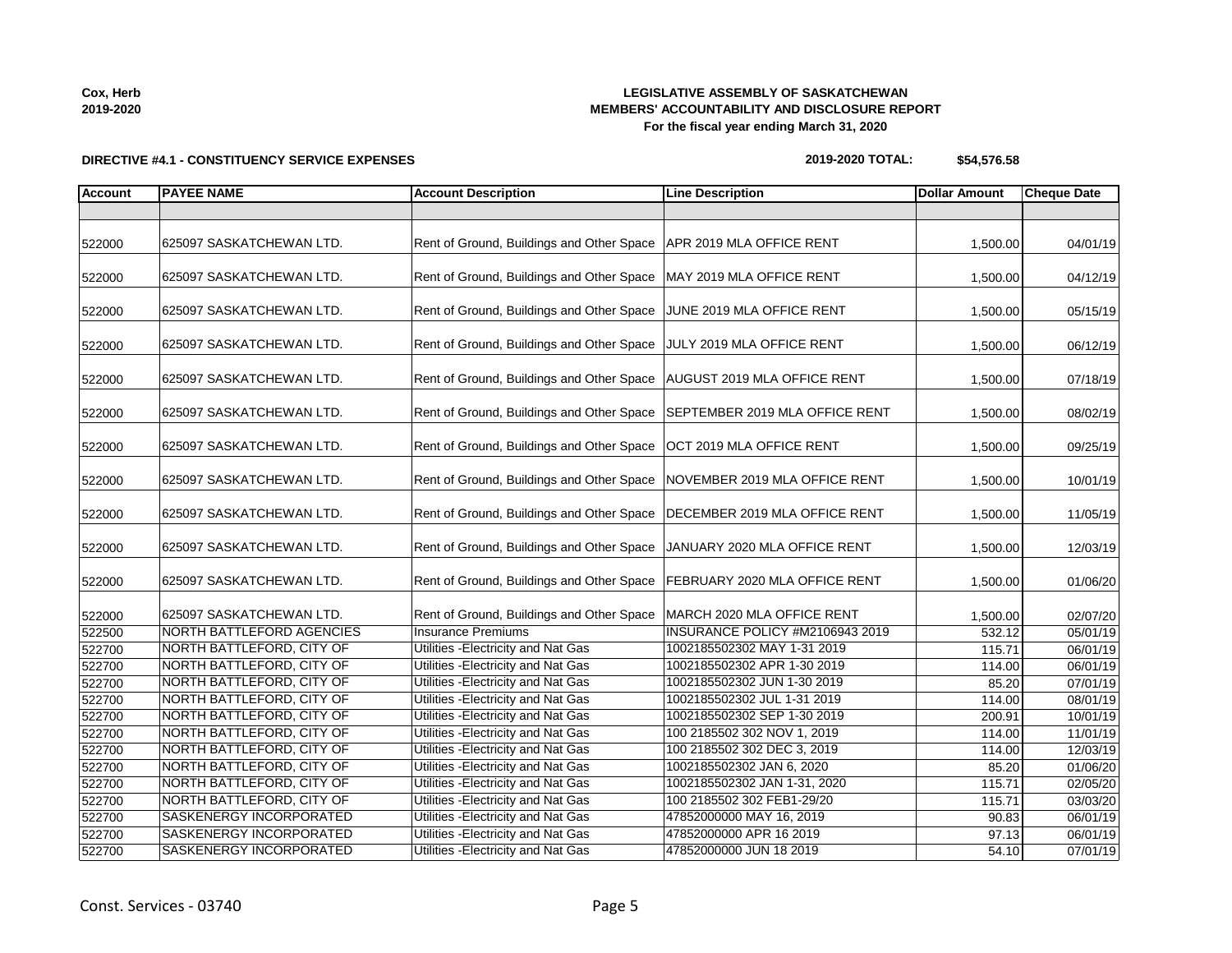| Account | <b>PAYEE NAME</b>               | <b>Account Description</b>           | <b>Line Description</b>         | <b>Dollar Amount</b> | <b>Cheque Date</b> |
|---------|---------------------------------|--------------------------------------|---------------------------------|----------------------|--------------------|
| 522700  | SASKENERGY INCORPORATED         | Utilities - Electricity and Nat Gas  | 47852000000 JUL 17 2019         | 57.05                | 08/01/19           |
| 522700  | <b>SASKENERGY INCORPORATED</b>  | Utilities - Electricity and Nat Gas  | 47852000000 AUG 19 2019         | 52.12                | 09/01/19           |
| 522700  | SASKENERGY INCORPORATED         | Utilities - Electricity and Nat Gas  | 47852000000 SEP 18 2019         | 59.48                | 10/01/19           |
| 522700  | SASKENERGY INCORPORATED         | Utilities - Electricity and Nat Gas  | 47852000000 OCT 17 2019         | 75.22                | 11/01/19           |
| 522700  | SASKENERGY INCORPORATED         | Utilities - Electricity and Nat Gas  | 478 520 0000 0 NOV 19, 2019     | 130.17               | 12/01/19           |
| 522700  | SASKENERGY INCORPORATED         | Utilities - Electricity and Nat Gas  | 47852000000 DEC 17, 2019        | 127.53               | 01/01/20           |
| 522700  | SASKENERGY INCORPORATED         | Utilities - Electricity and Nat Gas  | 47852000000 JAN 17, 2020        | 171.54               | 01/17/20           |
| 522700  | SASKENERGY INCORPORATED         | Utilities - Electricity and Nat Gas  | 47852000000 FEB 18, 2020        | 149.78               | 03/01/20           |
| 522700  | SASKENERGY INCORPORATED         | Utilities - Electricity and Nat Gas  | 47852000000 MAR 17, 2020        | 130.52               | 03/17/20           |
| 522700  | SASKPOWER CORPORATION           | Utilities - Electricity and Nat Gas  | 510000477875 APR 16 2019        | 102.91               | 06/01/19           |
| 522700  | SASKPOWER CORPORATION           | Utilities - Electricity and Nat Gas  | 510000477875 MAY 16, 2019       | 111.72               | 06/01/19           |
| 522700  | SASKPOWER CORPORATION           | Utilities - Electricity and Nat Gas  | 510000477875 JUN 18 2019        | 115.06               | 07/01/19           |
| 522700  | SASKPOWER CORPORATION           | Utilities - Electricity and Nat Gas  | 510000477875 JUL 17 2019        | 105.24               | 08/01/19           |
| 522700  | SASKPOWER CORPORATION           | Utilities - Electricity and Nat Gas  | 510000477875 AUG 19 2019        | 70.59                | 09/01/19           |
| 522700  | SASKPOWER CORPORATION           | Utilities - Electricity and Nat Gas  | 510000477875 SEP 18 2019        | 106.27               | 10/01/19           |
| 522700  | SASKPOWER CORPORATION           | Utilities - Electricity and Nat Gas  | 510000477875 OCT 17 2019        | 92.78                | 11/01/19           |
| 522700  | SASKPOWER CORPORATION           | Utilities - Electricity and Nat Gas  | 5100 0047 7875 NOV 19, 2019     | 90.26                | 12/01/19           |
| 522700  | <b>SASKPOWER CORPORATION</b>    | Utilities - Electricity and Nat Gas  | 073200595775 DEC 17, 2019       | 117.71               | 01/01/20           |
| 522700  | SASKPOWER CORPORATION           | Utilities - Electricity and Nat Gas  | 510000477875 JAN 17, 2020       | 109.94               | 01/17/20           |
| 522700  | SASKPOWER CORPORATION           | Utilities - Electricity and Nat Gas  | 510000477875 FEB 18, 2020       | 98.61                | 03/01/20           |
| 522700  | SASKPOWER CORPORATION           | Utilities - Electricity and Nat Gas  | 510000477875 MAR 17, 2020       | 117.82               | 03/17/20           |
| 525000  | COX, HERB L                     | Postal, Courier, Freight and Related | <b>REIMB: POSTAGE</b>           | 47.25                | 12/16/19           |
| 525000  | COX, HERB L                     | Postal, Courier, Freight and Related | <b>REIMB: POSTAGE</b>           | 189.00               | 01/08/20           |
|         | MINISTER OF FINANCE-MINISTRY OF |                                      |                                 |                      |                    |
| 525000  | <b>CENTRAL SERVICES</b>         | Postal, Courier, Freight and Related | JUNE 2019 MAIL SERVICES         | 1,011.12             | 07/15/19           |
| 528000  | <b>KELLY'S COMPUTER WORKS</b>   | <b>Support Services</b>              | <b>IT SUPPORT</b>               | 113.42               | 08/06/19           |
| 528000  | <b>KELLY'S COMPUTER WORKS</b>   | <b>Support Services</b>              | <b>IT SUPPORT</b>               | 113.42               | 09/01/19           |
| 528000  | <b>KELLY'S COMPUTER WORKS</b>   | <b>Support Services</b>              | IT SUPPORT & COMPUTER HARDWARE  | 106.00               | 09/01/19           |
| 528000  | <b>KELLY'S COMPUTER WORKS</b>   | <b>Support Services</b>              | <b>TECHNOLOGY SERVICES</b>      | 166.42               | 03/01/20           |
| 529200  | COX, HERB L                     | <b>Professional Development</b>      | <b>REIMB: REGISTRATION FEES</b> | 742.12               | 05/01/19           |
| 530300  | MARU GROUP CANADA INC.          | Primary Research/Focus group         | Ad Hoc Research                 | 632.98               | 05/01/19           |
| 530300  | MARU GROUP CANADA INC.          | Primary Research/Focus group         | Ad Hoc Research                 | 632.98               | 08/01/19           |
| 530300  | MARU GROUP CANADA INC.          | Primary Research/Focus group         | AD HOC RESEARCH                 | 661.11               | 11/01/19           |
| 530300  | <b>MARU GROUP CANADA INC.</b>   | Primary Research/Focus group         | Ad Hoc Research                 | 661.11               | 03/01/20           |
|         | BATTLEFORDS CHAMBER OF          |                                      |                                 |                      |                    |
| 530500  | <b>COMMERCE</b>                 | Media Placement                      | <b>ADVERTISING</b>              | 300.00               | 10/01/19           |
| 530500  | <b>CENTURY SIGN RENTALS</b>     | <b>Media Placement</b>               | <b>ADVERTISING</b>              | 110.00               | 04/01/19           |
| 530500  | <b>CENTURY SIGN RENTALS</b>     | <b>Media Placement</b>               | <b>ADVERTISING</b>              | 110.00               | 06/01/19           |
| 530500  | <b>CENTURY SIGN RENTALS</b>     | Media Placement                      | <b>ADVERTISING</b>              | 110.00               | 08/01/19           |
| 530500  | <b>CENTURY SIGN RENTALS</b>     | Media Placement                      | <b>ADVERTISING</b>              | 110.00               | 08/01/19           |
| 530500  | <b>CENTURY SIGN RENTALS</b>     | Media Placement                      | <b>ADVERTISING</b>              | 110.00               | 09/01/19           |
| 530500  | <b>CENTURY SIGN RENTALS</b>     | <b>Media Placement</b>               | <b>ADVERTISING</b>              | 110.00               | 10/01/19           |
| 530500  | <b>CENTURY SIGN RENTALS</b>     | Media Placement                      | <b>ADVERTISING</b>              | 110.00               | 11/05/19           |
| 530500  | CENTURY SIGN RENTALS            | Media Placement                      | <b>ADVERTISING</b>              | 110.00               | 12/01/19           |
| 530500  | <b>CENTURY SIGN RENTALS</b>     | Media Placement                      | <b>ADVERTISING</b>              | 110.00               | 01/01/20           |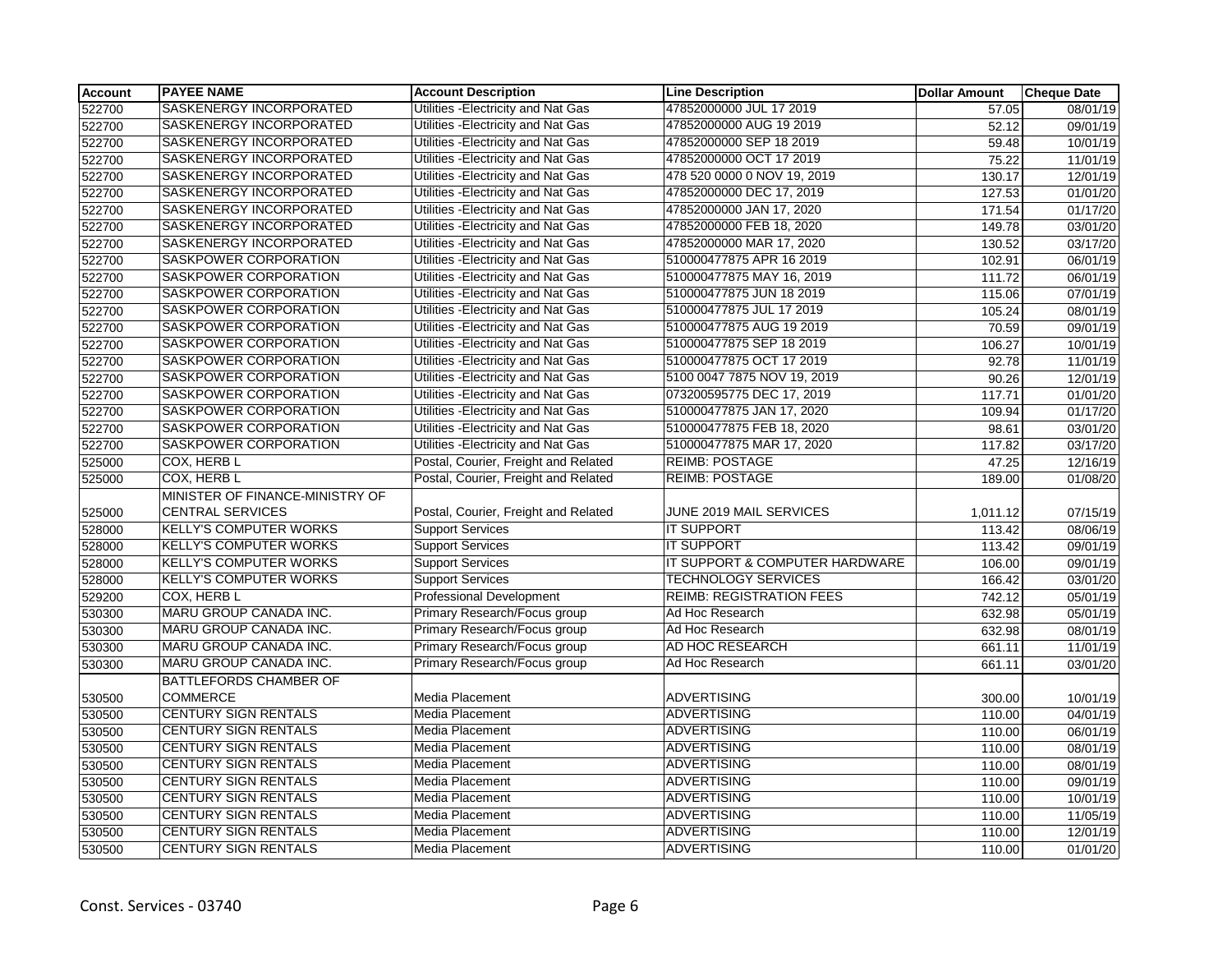| <b>Account</b> | <b>PAYEE NAME</b>                   | <b>Account Description</b> | <b>Line Description</b> | <b>Dollar Amount</b> | <b>Cheque Date</b>    |
|----------------|-------------------------------------|----------------------------|-------------------------|----------------------|-----------------------|
| 530500         | <b>CENTURY SIGN RENTALS</b>         | Media Placement            | <b>ADVERTISING</b>      | 110.00               | 02/01/20              |
| 530500         | CENTURY SIGN RENTALS                | Media Placement            | <b>ADVERTISING</b>      | 110.00               | 02/01/20              |
| 530500         | <b>CENTURY SIGN RENTALS</b>         | Media Placement            | <b>ADVERTISING</b>      | 110.00               | 03/01/20              |
| 530500         | <b>COMMUNITY SAFETY NET</b>         | <b>Media Placement</b>     | <b>ADVERTISING</b>      | 225.00               | 09/01/19              |
| 530500         | JIM PATTISON BROADCAST GROUP        | Media Placement            | <b>ADVERTISING</b>      | 1,080.00             | 06/01/19              |
| 530500         | JIM PATTISON BROADCAST GROUP        | Media Placement            | <b>ADVERTISING</b>      | 2,520.00             | 06/01/19              |
| 530500         | JIM PATTISON BROADCAST GROUP        | Media Placement            | <b>ADVERTISING</b>      | 600.00               | 06/01/19              |
| 530500         | JIM PATTISON BROADCAST GROUP        | Media Placement            | <b>ADVERTISING</b>      | 600.00               | 06/01/19              |
| 530500         | JIM PATTISON BROADCAST GROUP        | Media Placement            | <b>ADVERTISING</b>      | 750.00               | 07/01/19              |
| 530500         | JIM PATTISON BROADCAST GROUP        | Media Placement            | <b>ADVERTISING</b>      | 600.00               | 08/01/19              |
| 530500         | <b>JIM PATTISON BROADCAST GROUP</b> | Media Placement            | <b>ADVERTISING</b>      | 600.00               | 09/01/19              |
| 530500         | JIM PATTISON BROADCAST GROUP        | Media Placement            | <b>ADVERTISING</b>      | 750.00               | 10/01/19              |
| 530500         | JIM PATTISON BROADCAST GROUP        | <b>Media Placement</b>     | <b>ADVERTISING</b>      | 600.00               | 11/01/19              |
| 530500         | JIM PATTISON BROADCAST GROUP        | Media Placement            | <b>ADVERTISING</b>      | 600.00               | 12/01/19              |
| 530500         | JIM PATTISON BROADCAST GROUP        | Media Placement            | <b>ADVERTISING</b>      | 400.00               | 12/01/19              |
| 530500         | JIM PATTISON BROADCAST GROUP        | Media Placement            | <b>ADVERTISING</b>      | 250.00               | 01/01/20              |
| 530500         | JIM PATTISON BROADCAST GROUP        | Media Placement            | <b>ADVERTISING</b>      | 500.00               | 01/01/20              |
| 530500         | JIM PATTISON BROADCAST GROUP        | Media Placement            | <b>ADVERTISING</b>      | 750.00               | 01/01/20              |
| 530500         | JIM PATTISON BROADCAST GROUP        | Media Placement            | <b>ADVERTISING</b>      | 600.00               | 02/01/20              |
| 530500         | JIM PATTISON BROADCAST GROUP        | Media Placement            | <b>ADVERTISING</b>      | 400.00               | 02/01/20              |
| 530500         | JIM PATTISON BROADCAST GROUP        | Media Placement            | <b>ADVERTISING</b>      | 400.00               | 03/01/20              |
| 530500         | JIM PATTISON BROADCAST GROUP        | Media Placement            | <b>ADVERTISING</b>      | 600.00               | 03/01/20              |
| 530500         | <b>JIM PATTISON BROADCAST GROUP</b> | Media Placement            | <b>ADVERTISING</b>      | 500.00               | 03/29/20              |
| 530500         | <b>JIM PATTISON BROADCAST GROUP</b> | Media Placement            | <b>ADVERTISING</b>      | 750.00               | 03/29/20              |
|                | LIVELONG AND DISTRICT RECREATION    |                            |                         |                      |                       |
| 530500         | ASSOC. INC.                         | Media Placement            | <b>ADVERTISING</b>      | 50.00                | 08/09/19              |
|                | NORTH BATTLEFORD KINSMEN INDOOR     |                            |                         |                      |                       |
| 530500         | <b>RODEO</b>                        | <b>Media Placement</b>     | <b>ADVERTISING</b>      | 300.00               | 06/01/19              |
| 530500         | PNG PRAIRIE NEWSPAPER GROUP         | Media Placement            | <b>ADVERTISING</b>      | 114.72               | 04/10/19              |
| 530500         | PNG PRAIRIE NEWSPAPER GROUP         | Media Placement            | <b>ADVERTISING</b>      | 64.72                | 05/01/19              |
| 530500         | PNG PRAIRIE NEWSPAPER GROUP         | <b>Media Placement</b>     | <b>ADVERTISING</b>      | 64.72                | 05/01/19              |
| 530500         | PNG PRAIRIE NEWSPAPER GROUP         | Media Placement            | <b>ADVERTISING</b>      | 64.72                | 06/01/19              |
| 530500         | PNG PRAIRIE NEWSPAPER GROUP         | Media Placement            | <b>ADVERTISING</b>      | 106.72               | 06/01/19              |
| 530500         | PNG PRAIRIE NEWSPAPER GROUP         | Media Placement            | <b>ADVERTISING</b>      | 305.72               | 06/01/19              |
| 530500         | PNG PRAIRIE NEWSPAPER GROUP         | Media Placement            | <b>ADVERTISING</b>      | 64.72                | 06/01/19              |
| 530500         | PNG PRAIRIE NEWSPAPER GROUP         | Media Placement            | <b>ADVERTISING</b>      | 64.72                | 06/01/19              |
| 530500         | PNG PRAIRIE NEWSPAPER GROUP         | Media Placement            | <b>ADVERTISING</b>      | 106.72               | 06/01/19              |
| 530500         | PNG PRAIRIE NEWSPAPER GROUP         | Media Placement            | <b>ADVERTISING</b>      | 64.72                | 06/12/19              |
| 530500         | PNG PRAIRIE NEWSPAPER GROUP         | Media Placement            | <b>ADVERTISING</b>      | 64.72                | 07/01/19              |
| 530500         | PNG PRAIRIE NEWSPAPER GROUP         | Media Placement            | <b>ADVERTISING</b>      | 408.72               | $\overline{07}/01/19$ |
| 530500         | PNG PRAIRIE NEWSPAPER GROUP         | Media Placement            | <b>ADVERTISING</b>      | 109.72               | 07/01/19              |
| 530500         | PNG PRAIRIE NEWSPAPER GROUP         | Media Placement            | <b>ADVERTISING</b>      | 64.72                | 07/10/19              |
| 530500         | PNG PRAIRIE NEWSPAPER GROUP         | Media Placement            | <b>ADVERTISING</b>      | 64.72                | 08/01/19              |
| 530500         | PNG PRAIRIE NEWSPAPER GROUP         | Media Placement            | <b>ADVERTISING</b>      | 64.72                | 08/01/19              |
| 530500         | PNG PRAIRIE NEWSPAPER GROUP         | Media Placement            | <b>ADVERTISING</b>      | 64.72                | 08/01/19              |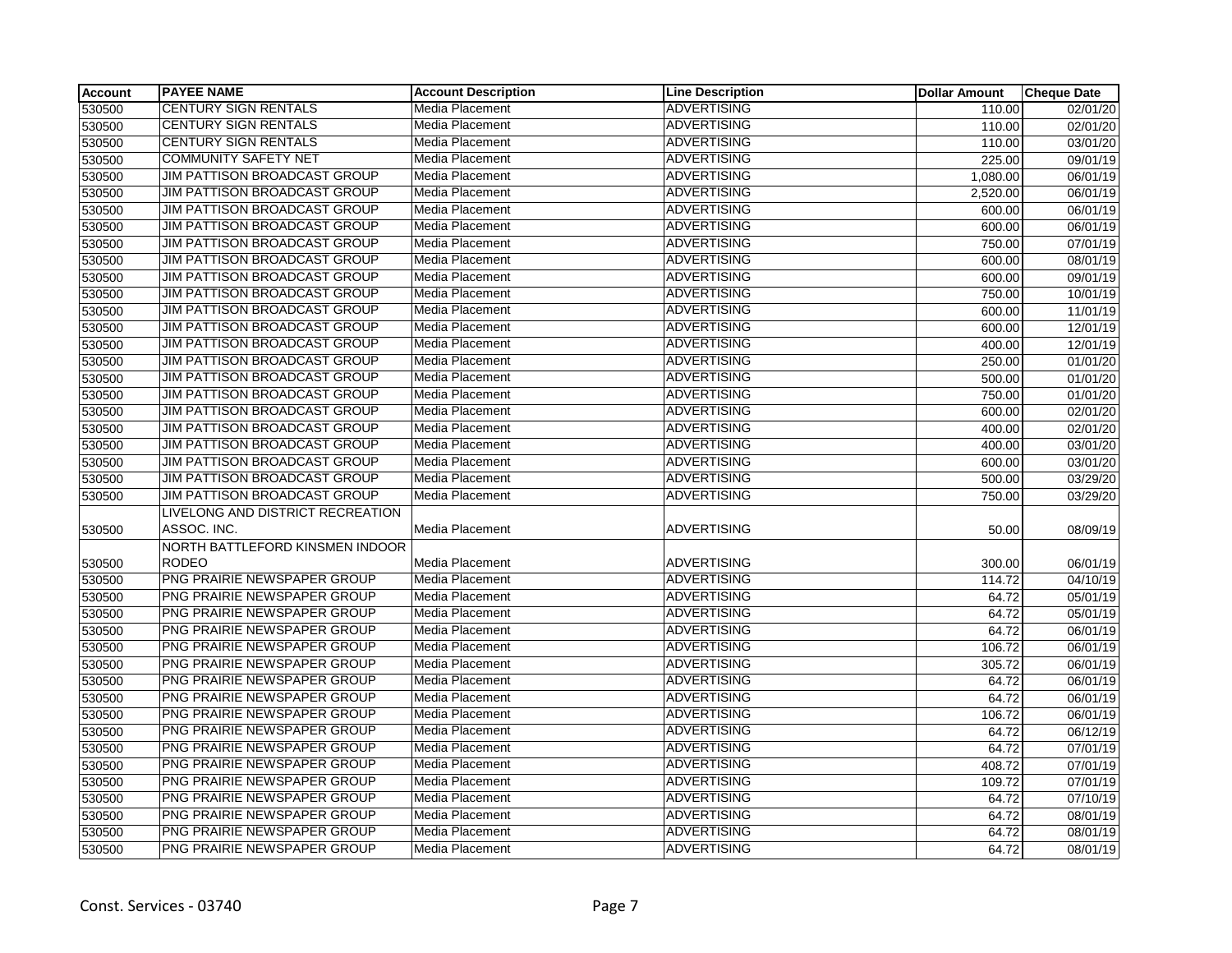| <b>Account</b> | <b>PAYEE NAME</b>                        | <b>Account Description</b> | <b>Line Description</b> | <b>Dollar Amount</b> | <b>Cheque Date</b> |
|----------------|------------------------------------------|----------------------------|-------------------------|----------------------|--------------------|
| 530500         | <b>PNG PRAIRIE NEWSPAPER GROUP</b>       | Media Placement            | <b>ADVERTISING</b>      | 64.72                | 08/07/19           |
| 530500         | PNG PRAIRIE NEWSPAPER GROUP              | Media Placement            | <b>ADVERTISING</b>      | 104.72               | 08/14/19           |
| 530500         | PNG PRAIRIE NEWSPAPER GROUP              | Media Placement            | <b>ADVERTISING</b>      | 64.72                | 08/21/19           |
| 530500         | PNG PRAIRIE NEWSPAPER GROUP              | Media Placement            | <b>ADVERTISING</b>      | 64.72                | 09/01/19           |
| 530500         | PNG PRAIRIE NEWSPAPER GROUP              | Media Placement            | <b>ADVERTISING</b>      | 111.72               | 09/01/19           |
| 530500         | PNG PRAIRIE NEWSPAPER GROUP              | Media Placement            | <b>ADVERTISING</b>      | 158.72               | 09/11/19           |
| 530500         | PNG PRAIRIE NEWSPAPER GROUP              | Media Placement            | <b>ADVERTISING</b>      | 64.72                | 09/18/19           |
| 530500         | PNG PRAIRIE NEWSPAPER GROUP              | Media Placement            | <b>ADVERTISING</b>      | 64.72                | 10/01/19           |
| 530500         | PNG PRAIRIE NEWSPAPER GROUP              | Media Placement            | <b>ADVERTISING</b>      | 64.72                | 10/01/19           |
| 530500         | PNG PRAIRIE NEWSPAPER GROUP              | Media Placement            | <b>ADVERTISING</b>      | 64.72                | 10/09/19           |
| 530500         | PNG PRAIRIE NEWSPAPER GROUP              | Media Placement            | <b>ADVERTISING</b>      | 47.00                | 10/09/19           |
| 530500         | PNG PRAIRIE NEWSPAPER GROUP              | Media Placement            | <b>ADVERTISING</b>      | 64.72                | 10/16/19           |
| 530500         | PNG PRAIRIE NEWSPAPER GROUP              | Media Placement            | <b>ADVERTISING</b>      | 135.00               | 11/01/19           |
| 530500         | PNG PRAIRIE NEWSPAPER GROUP              | Media Placement            | <b>ADVERTISING</b>      | 163.72               | 11/01/19           |
| 530500         | PNG PRAIRIE NEWSPAPER GROUP              | Media Placement            | <b>ADVERTISING</b>      | 64.72                | 11/01/19           |
| 530500         | PNG PRAIRIE NEWSPAPER GROUP              | Media Placement            | <b>ADVERTISING</b>      | 64.72                | 11/01/19           |
| 530500         | PNG PRAIRIE NEWSPAPER GROUP              | Media Placement            | <b>ADVERTISING</b>      | 64.72                | 11/20/19           |
| 530500         | PNG PRAIRIE NEWSPAPER GROUP              | Media Placement            | <b>ADVERTISING</b>      | 64.72                | 12/01/19           |
| 530500         | PNG PRAIRIE NEWSPAPER GROUP              | Media Placement            | <b>ADVERTISING</b>      | 154.72               | 12/01/19           |
| 530500         | PNG PRAIRIE NEWSPAPER GROUP              | Media Placement            | <b>ADVERTISING</b>      | 45.00                | 12/01/19           |
| 530500         | PNG PRAIRIE NEWSPAPER GROUP              | Media Placement            | <b>ADVERTISING</b>      | 64.72                | 12/01/19           |
| 530500         | PNG PRAIRIE NEWSPAPER GROUP              | Media Placement            | <b>ADVERTISING</b>      | 170.20               | 01/01/20           |
| 530500         | PNG PRAIRIE NEWSPAPER GROUP              | Media Placement            | <b>ADVERTISING</b>      | 64.72                | 01/01/20           |
| 530500         | PNG PRAIRIE NEWSPAPER GROUP              | Media Placement            | <b>ADVERTISING</b>      | 64.72                | 01/01/20           |
| 530500         | PNG PRAIRIE NEWSPAPER GROUP              | Media Placement            | <b>ADVERTISING</b>      | 64.72                | 01/01/20           |
| 530500         | PNG PRAIRIE NEWSPAPER GROUP              | Media Placement            | <b>ADVERTISING</b>      | 67.28                | 01/08/20           |
| 530500         | PNG PRAIRIE NEWSPAPER GROUP              | Media Placement            | <b>ADVERTISING</b>      | 64.72                | 01/15/20           |
| 530500         | PNG PRAIRIE NEWSPAPER GROUP              | Media Placement            | <b>ADVERTISING</b>      | 64.72                | 01/22/20           |
| 530500         | PNG PRAIRIE NEWSPAPER GROUP              | Media Placement            | <b>ADVERTISING</b>      | 139.72               | 02/01/20           |
| 530500         | PNG PRAIRIE NEWSPAPER GROUP              | Media Placement            | <b>ADVERTISING</b>      | 64.72                | 02/01/20           |
| 530500         | PNG PRAIRIE NEWSPAPER GROUP              | Media Placement            | <b>ADVERTISING</b>      | 64.72                | 02/12/20           |
| 530500         | PNG PRAIRIE NEWSPAPER GROUP              | Media Placement            | <b>ADVERTISING</b>      | 114.72               | 03/01/20           |
| 530500         | PNG PRAIRIE NEWSPAPER GROUP              | Media Placement            | <b>ADVERTISING</b>      | 64.72                | 03/01/20           |
| 530500         | PNG PRAIRIE NEWSPAPER GROUP              | Media Placement            | <b>ADVERTISING</b>      | 64.72                | 03/01/20           |
| 530500         | PNG PRAIRIE NEWSPAPER GROUP              | Media Placement            | <b>ADVERTISING</b>      | 64.72                | 03/11/20           |
| 530500         | PNG PRAIRIE NEWSPAPER GROUP              | Media Placement            | <b>ADVERTISING</b>      | 114.72               | 03/18/20           |
| 530500         | PNG PRAIRIE NEWSPAPER GROUP              | Media Placement            | <b>ADVERTISING</b>      | 64.72                | 03/25/20           |
| 530500         | PNG PRAIRIE NEWSPAPER GROUP              | Media Placement            | <b>ADVERTISING</b>      | 64.72                | 03/31/20           |
|                | SASKATCHEWAN BASEBALL HALL OF            |                            |                         |                      |                    |
| 530500         | <b>FAME &amp; MUSEUM ASSOCIATION INC</b> | Media Placement            | <b>ADVERTISING</b>      | 50.00                | 09/01/19           |
| 530500         | <b>VIP PRODUCTIONS</b>                   | <b>Media Placement</b>     | <b>ADVERTISING</b>      | 95.24                | 11/01/19           |
|                |                                          |                            |                         |                      |                    |
|                | VISUAL SPORTS IMAGE OF CANADA            |                            |                         |                      |                    |
| 530500         | LTD.                                     | Media Placement            | ADVERTISING NO GST      | 100.00               | 03/01/20           |
| 530800         | ULTRA PRINT SERVICES LTD.                | Publications               | <b>NEWSLETTERS</b>      | 2,098.80             | 07/01/19           |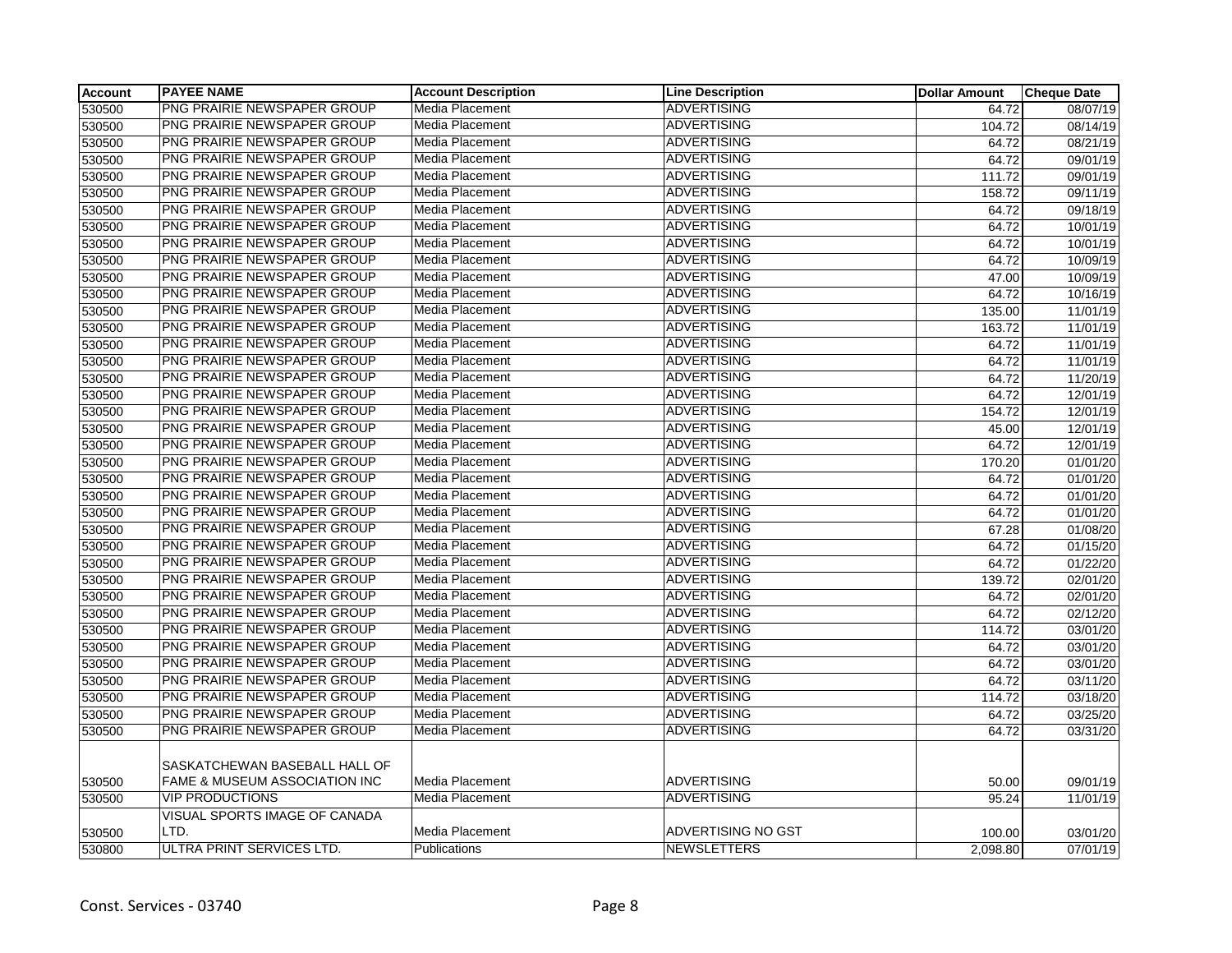| <b>Account</b> | <b>PAYEE NAME</b>             | <b>Account Description</b>         | <b>Line Description</b>        | <b>Dollar Amount</b> | <b>Cheque Date</b> |
|----------------|-------------------------------|------------------------------------|--------------------------------|----------------------|--------------------|
| 530900         | COX, HERB L                   | <b>Promotional Items</b>           | <b>REIMB: WREATH</b>           | 70.00                | 11/01/19           |
| 530900         | <b>KATERYNYCH, GILBERT</b>    | <b>Promotional Items</b>           | <b>CHRISTMAS CARDS</b>         | 250.00               | 12/16/19           |
| 530900         | ULTRA PRINT SERVICES LTD.     | Promotional Items                  | <b>CHRISTMAS CARDS</b>         | 354.04               | 01/01/20           |
| 550200         | <b>STARPHOENIX</b>            | Books, Mags and Ref Materials      | <b>SUBSCRIPTION</b>            | 128.00               | 06/13/19           |
| 550200         | <b>STARPHOENIX</b>            | Books, Mags and Ref Materials      | <b>SUBSCRIPTION</b>            | 136.00               | 10/07/19           |
| 550200         | <b>STARPHOENIX</b>            | Books, Mags and Ref Materials      | <b>SUBSCRIPTION</b>            | 136.00               | 11/01/19           |
| 555000         | BEE-J'S OFFICE PLUS           | Other Material and Supplies        | <b>OFFICE SUPPLIES</b>         | 33.87                | 12/01/19           |
| 555000         | BEE-J'S OFFICE PLUS           | <b>Other Material and Supplies</b> | <b>OFFICE SUPPLIES</b>         | 25.42                | 03/30/20           |
| 555000         | COX, HERB L                   | Other Material and Supplies        | <b>REIMB: OFFICE SUPPLIES</b>  | 4.44                 | 05/01/19           |
| 555000         | COX, HERB L                   | Other Material and Supplies        | <b>REIMB: OFFICE SUPPLIES</b>  | 34.42                | 06/01/19           |
| 555000         | COX, HERB L                   | <b>Other Material and Supplies</b> | <b>REIMB: OFFICE SUPPLIES</b>  | 12.51                | 06/05/19           |
| 555000         | COX, HERB L                   | Other Material and Supplies        | <b>REIMB: OFFICE SUPPLIES</b>  | 6.97                 | 07/08/19           |
| 555000         | COX, HERB L                   | Other Material and Supplies        | <b>REIMB: OFFICE SUPPLIES</b>  | 11.09                | 07/13/19           |
| 555000         | COX, HERB L                   | Other Material and Supplies        | <b>REIMB: OFFICE SUPPLIES</b>  | 6.00                 | 09/09/19           |
| 555000         | COX, HERB L                   | Other Material and Supplies        | <b>REIMB: OFFICE SUPPLIES</b>  | 20.84                | 09/17/19           |
| 555000         | COX, HERB L                   | Other Material and Supplies        | <b>REIMB: OFFICE SUPPLIES</b>  | 6.00                 | 01/07/20           |
| 555000         | COX, HERB L                   | Other Material and Supplies        | <b>REIMB: OFFICE SUPPLIES</b>  | 18.29                | 03/02/20           |
| 555000         | COX, HERB L                   | Other Material and Supplies        | <b>REIMB: OFFICE SUPPLIES</b>  | 14.42                | 03/31/20           |
| 555000         | <b>KELLY'S COMPUTER WORKS</b> | Other Material and Supplies        | <b>OFFICE SUPPLIES</b>         | 759.38               | 08/16/19           |
| 555000         | <b>KELLY'S COMPUTER WORKS</b> | Other Material and Supplies        | <b>OFFICE SUPPLIES</b>         | 759.38               | 10/03/19           |
| 555000         | <b>KELLY'S COMPUTER WORKS</b> | Other Material and Supplies        | OFFICE SUPPLIES                | 379.69               | 01/01/20           |
| 555000         | <b>KELLY'S COMPUTER WORKS</b> | Other Material and Supplies        | OFFICE SUPPLIES                | 379.69               | 02/05/20           |
| 555000         | PERFECT PEN & STATIONERY      | Other Material and Supplies        | <b>OFFICE SUPPLIES</b>         | 84.10                | 12/01/19           |
| 555080         | COX, HERB L                   | Other Misc Material and Supplies   | <b>REIMB: FRAMING</b>          | 164.28               | 06/01/19           |
| 564300         | <b>KELLY'S COMPUTER WORKS</b> | Computer Hardware - Exp.           | IT SUPPORT & COMPUTER HARDWARE | 165.36               | 09/01/19           |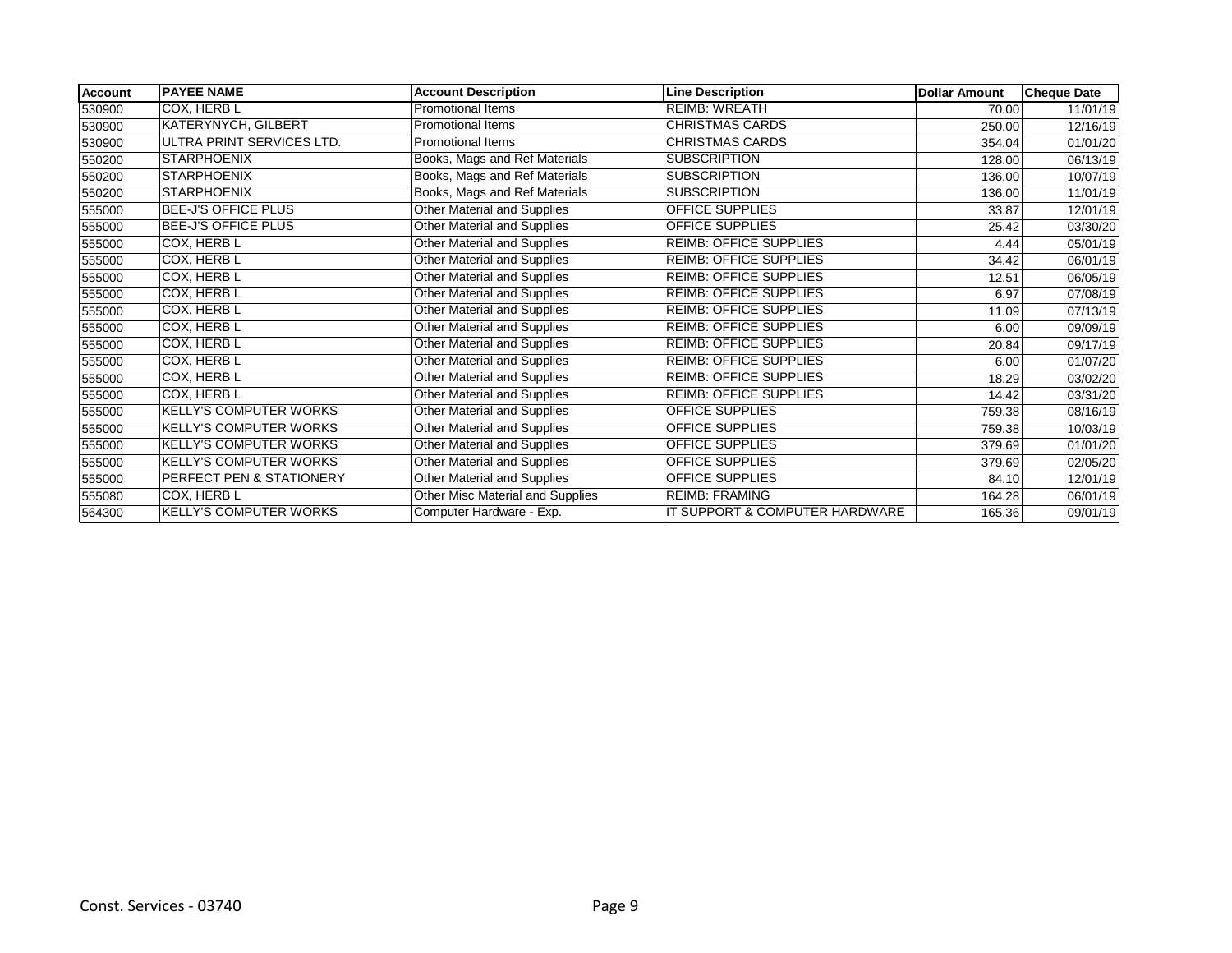| 513000 | ROBINSON, LILLIAN J        | Out-of-Scope Permanent | 0.00     | 04/03/19 |  |
|--------|----------------------------|------------------------|----------|----------|--|
| 513000 | ROBINSON, LILLIAN J        | Out-of-Scope Permanent | 1,790.25 | 04/16/19 |  |
| 513000 | ROBINSON, LILLIAN J        | Out-of-Scope Permanent | 1,836.75 | 05/01/19 |  |
| 513000 | ROBINSON, LILLIAN J        | Out-of-Scope Permanent | 1,836.75 | 05/15/19 |  |
| 513000 | ROBINSON, LILLIAN J        | Out-of-Scope Permanent | 1,901.53 | 05/29/19 |  |
| 513000 | ROBINSON, LILLIAN J        | Out-of-Scope Permanent | 2,733.04 | 06/12/19 |  |
| 513000 | ROBINSON, LILLIAN J        | Out-of-Scope Permanent | 1,733.04 | 06/26/19 |  |
| 513000 | ROBINSON, LILLIAN J        | Out-of-Scope Permanent | 1,733.04 | 07/10/19 |  |
| 513000 | ROBINSON, LILLIAN J        | Out-of-Scope Permanent | 1,925.60 | 07/24/19 |  |
| 513000 | ROBINSON, LILLIAN J        | Out-of-Scope Permanent | 1,733.04 | 08/07/19 |  |
| 513000 | ROBINSON, LILLIAN J        | Out-of-Scope Permanent | 1,925.60 | 08/21/19 |  |
| 513000 | ROBINSON, LILLIAN J        | Out-of-Scope Permanent | 1,540.48 | 09/04/19 |  |
| 513000 | ROBINSON, LILLIAN J        | Out-of-Scope Permanent | 1,540.48 | 09/18/19 |  |
| 513000 | ROBINSON, LILLIAN J        | Out-of-Scope Permanent | 1,733.04 | 10/02/19 |  |
| 513000 | ROBINSON, LILLIAN J        | Out-of-Scope Permanent | 1,733.04 | 10/16/19 |  |
| 513000 | ROBINSON, LILLIAN J        | Out-of-Scope Permanent | 1,733.04 | 11/01/19 |  |
| 513000 | ROBINSON, LILLIAN J        | Out-of-Scope Permanent | 1,733.04 | 11/13/19 |  |
| 513000 | ROBINSON, LILLIAN J        | Out-of-Scope Permanent | 1,733.04 | 11/27/19 |  |
| 513000 | ROBINSON, LILLIAN J        | Out-of-Scope Permanent | 1,733.04 | 12/11/19 |  |
| 513000 | ROBINSON, LILLIAN J        | Out-of-Scope Permanent | 1,829.32 | 12/24/19 |  |
| 513000 | <b>ROBINSON, LILLIAN J</b> | Out-of-Scope Permanent | 1,540.48 | 01/08/20 |  |
| 513000 | ROBINSON, LILLIAN J        | Out-of-Scope Permanent | 3,329.32 | 01/23/20 |  |
| 513000 | ROBINSON, LILLIAN J        | Out-of-Scope Permanent | 1,925.60 | 02/05/20 |  |
| 513000 | ROBINSON, LILLIAN J        | Out-of-Scope Permanent | 1,980.36 | 02/19/20 |  |
| 513000 | ROBINSON, LILLIAN J        | Out-of-Scope Permanent | 1,925.60 | 03/04/20 |  |
| 513000 | ROBINSON, LILLIAN J        | Out-of-Scope Permanent | 1,925.60 | 03/18/20 |  |
| 513000 | ROBINSON, LILLIAN J        | Out-of-Scope Permanent | 1,925.60 | 04/01/20 |  |
| 513000 | ROBINSON, LILLIAN J        | Out-of-Scope Permanent | 801.05   | 04/09/20 |  |
| 514000 | ZAYAC-SHEPPARD, DEBORAH J. | Casual/Term            | 358.73   | 05/29/19 |  |
| 514000 | ZAYAC-SHEPPARD, DEBORAH J. | Casual/Term            | 179.37   | 06/26/19 |  |
| 514000 | ZAYAC-SHEPPARD, DEBORAH J. | Casual/Term            | 179.37   | 07/10/19 |  |
| 514000 | ZAYAC-SHEPPARD, DEBORAH J. | Casual/Term            | 358.73   | 07/24/19 |  |
| 514000 | ZAYAC-SHEPPARD, DEBORAH J. | Casual/Term            | 358.73   | 08/21/19 |  |
| 514000 | ZAYAC-SHEPPARD, DEBORAH J. | Casual/Term            | 89.68    | 09/04/19 |  |
| 514000 | ZAYAC-SHEPPARD, DEBORAH J. | Casual/Term            | 627.78   | 09/18/19 |  |
| 514000 | ZAYAC-SHEPPARD, DEBORAH J. | Casual/Term            | 358.73   | 11/01/19 |  |
| 514000 | ZAYAC-SHEPPARD, DEBORAH J. | Casual/Term            | 717.46   | 11/13/19 |  |

ZAYAC-SHEPPARD, DEBORAH J. Casual/Term 358.73 12/24/19

**Account Payee Name Account Description Dollar Amount Cheque Date** 

#### **DIRECTIVE #6 - CONSTITUENCY ASSISTANT EXPENSES**

#### **LEGISLATIVE ASSEMBLY OF SASKATCHEWAN MEMBERS' ACCOUNTABILITY AND DISCLOSURE REPORT For the fiscal year ending March 31, 2020**

**Cox, Herb 2019-2020**

**2019-2020 TOTAL: \$55,464.36**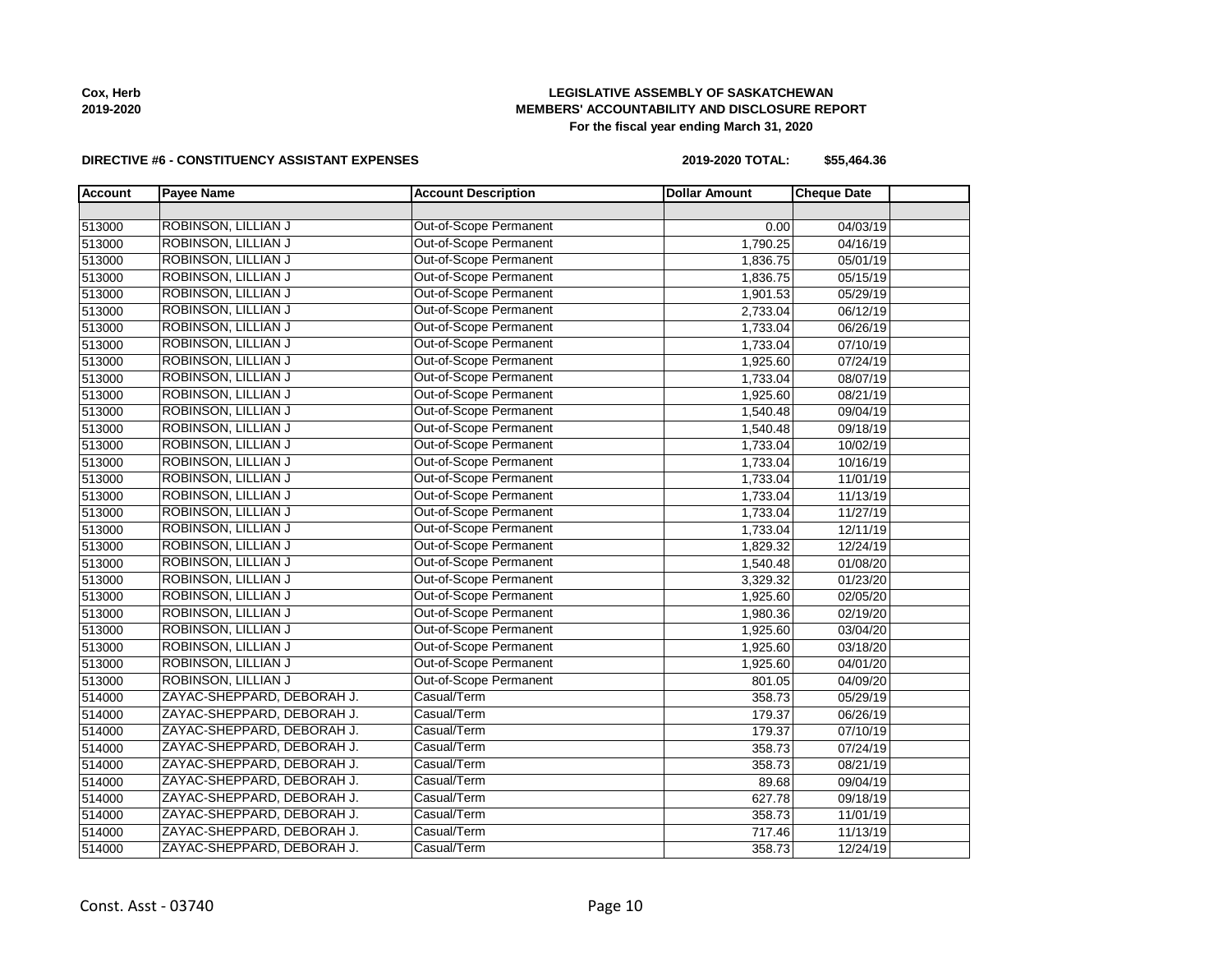| <b>Account</b> | <b>Pavee Name</b>           | <b>Account Description</b>       | <b>IDollar Amount</b> | <b>Cheque Date</b> |  |
|----------------|-----------------------------|----------------------------------|-----------------------|--------------------|--|
| 514000         | IZAYAC-SHEPPARD. DEBORAH J. | Casual/Term                      | 35.88                 | 02/19/20           |  |
| 514000         | ZAYAC-SHEPPARD, DEBORAH J.  | Casual/Term                      | 724.64                | 03/04/20           |  |
| 514000         | IZAYAC-SHEPPARD. DEBORAH J. | Casual/Term                      | 1.086.96              | 03/18/20           |  |
|                |                             | Change in Y/E Accrued Empl Leave |                       |                    |  |
| 519900         | None (Default)              | Entitlements                     | $-744.00$             | 04/24/19           |  |
|                |                             | Change in Y/E Accrued Empl Leave |                       |                    |  |
| 519900         | None (Default)              | <b>Entitlements</b>              | 962.80                | 04/14/20           |  |